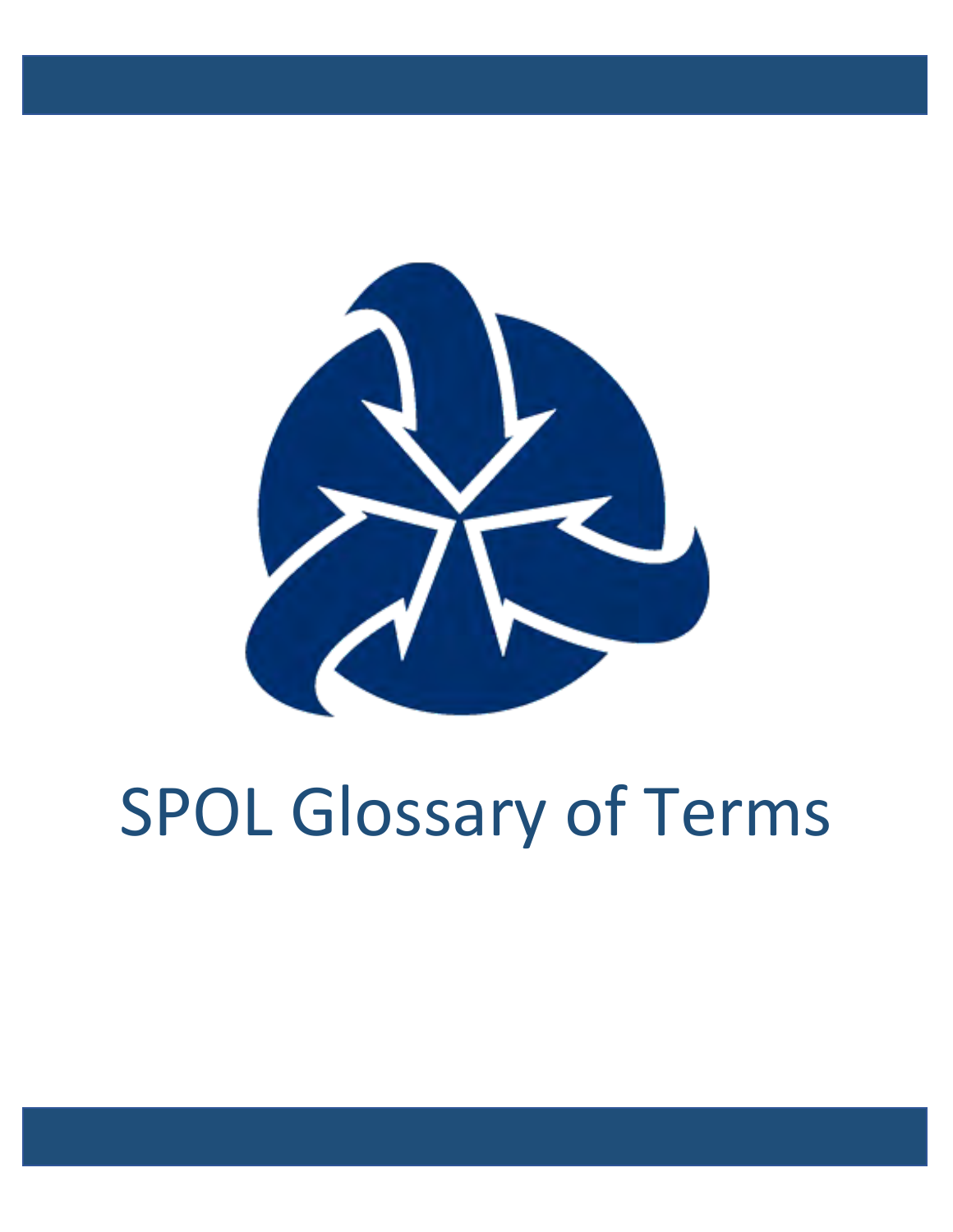## **Planning Module**

**Planning Unit:** Objectives belong to a single Planning Unit. The Unit Manager is responsible for approving the Objective to add it to the Unit's plan.

**Unit/School Objective Description:** Fully state the objective (initiative, project, ect.) in SMART terms, the Objective Description should be Specific; Measureable; Aggressive, yet Attainable; Results-driven; and Time-limited.

**Unit/School Objective Title:** Short and descriptive, the Objective Title allows you to easily distinguish one Objective from another in a list.

**Unit/School Objective Purpose:** Multiple reasons may exist for writing Objectives. You may have been assigned an objective from the institutional or division strategic plan, or perhaps the objective will improve some aspect of departmental operations. The Objective Purpose allows you to identify the primary reason for the Objective. Institutional Goals: Use the Institutional Goals framework to house your institution's strategic, academic, infrastructural, and other high level plans. You can then create institutional context for Objectives by tying them back to one or more of these plans. The View Activity by Institutional Goals page provides a high-level view of all Objectives tied back to each plan.

**Planning Unit Goals:** You can create aspirational goals on the Planning Unit Homepage, and then identify when an Objective supports one or more of these Planning Unit Goals.

**Planning Priorities:** If your institution establishes annual priorities to guide planning, operations, and funding, add them to Planning Priorities. You can then identify when your Objectives support one or more institutional priorities. Objective Types: Populate Objective Types with other "tags" that you might apply to Objectives to indicate other important, reportable attributes of plans. How do you plan to do it?

**Tasks:** Use Tasks to document the actions necessary to complete the Objective. Use the Start and Due Date fields to create a timeline for your project. Identify the Priority (its criticality to the overall project) and periodically update the Status of each Task.

**Task Assignments:** Each Task can be assigned to the person(s) responsible for carrying it out. Assignments made to Users, Planning Units, and Non-User Contacts will generate emails to the assigned individuals.

**Enhanced Budget Request:** Consider if any of your Tasks will require additional funding to be carried out successfully. If so, you can create a detailed, multi-item Enhanced Budget Request for each Task, all of which add up to the overall budget estimate for the Objective.

**Units Impacted:** If you need some assistance from another department to successfully complete your Objective, select that Planning Unit in Units Impacted. SPOL will send an email to the Unit Manager, along with notes from you.

**Intended Results (Unit/School Achievement Targets):** What results do you expect to see from the Objective or from specific Tasks? Describe your performance expectations in Intended Results. Assessment Measures: Use Assessment Measures to describe how you will measure each of your Intended Results. Describe your data sources and data collection methodologies.